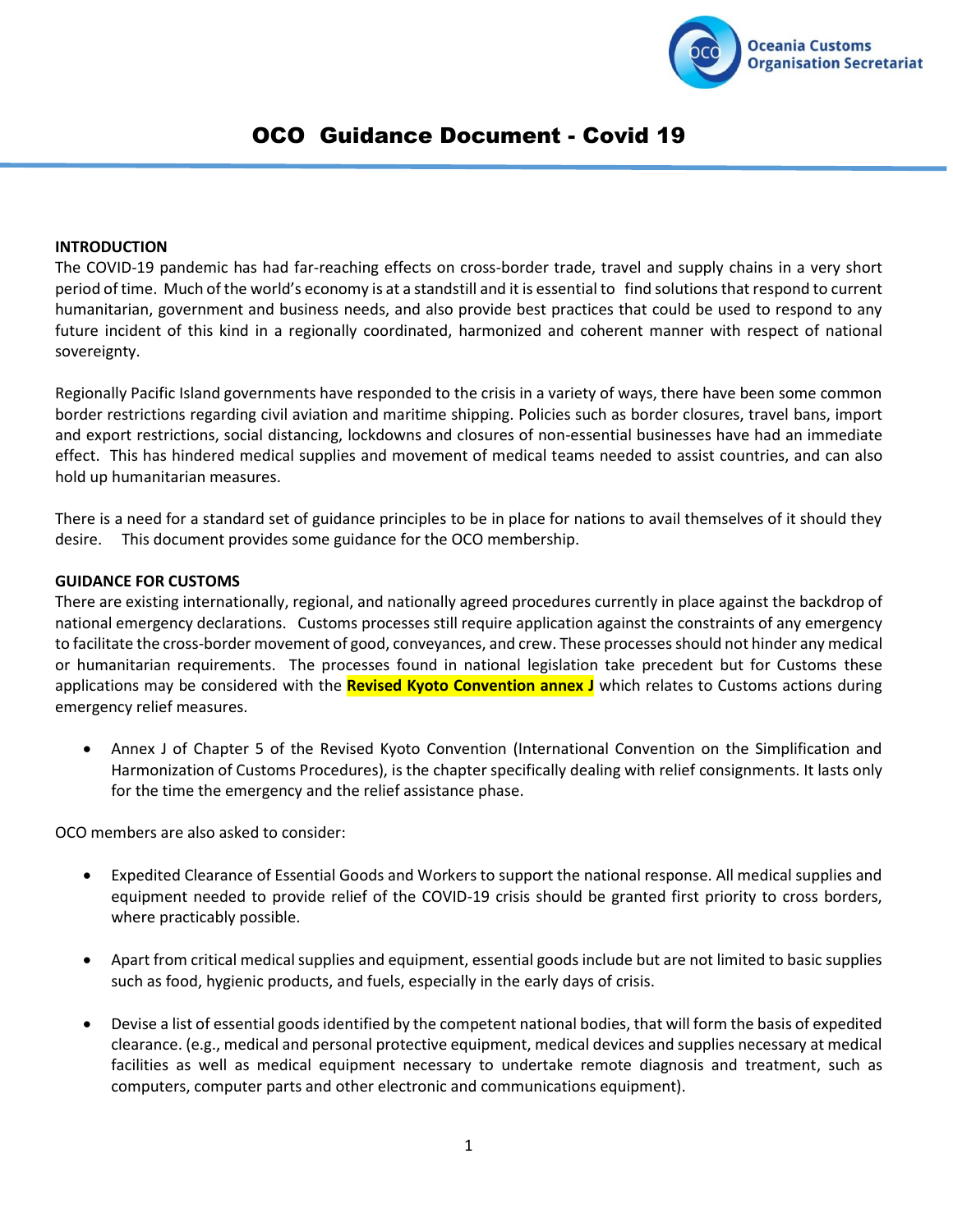Identify "essential services" carriers and their conveyances, equipment, staff and crews, freight forwarders, customs brokers and delivery services so that they can continue supplying and delivering goods in medical, food, manufacturing and many other critical supply chains in the region.

# **QUARANTINE MEASURES.**

- **Cargo** The World Health Organisation (WHO) has indicted the covid-19 virus can live on external surfaces for up to three days. Quarantine measures could take this into account for cargo. If that cargo is sprayed with sanitized spray prior to departure or on arrival or both, the need to quarantine is reduced. Staff should wear PPE when dealing with cargoes during this time.
- **People** WHO recommends 14-day quarantine for people. Pilots, and aircraft or ship crews who do not interact with the public in the performance of their jobs, and have no symptoms of coronavirus, could be exempt from local 14-day quarantine requirements. Where they need to "overnight" they should be isolated and transported to point of isolation in a manner that protects other people inside the "social distance" zone.
- **Medical Teams** Teams required to enter a nation for surge capacity are entering because the virus is already in that nation, the aspect of the PHP used as a highway to transfer the virus is therefore a moot point. These teams should be given entry on arrival to provide assistance to the infected people.
- **Medical training** can be conducted over the web in most instances, where face to face training is required the 14-day rule should apply. The 14-day rule can also apply to medical assistance for non covid related matters.

# **EXEMPTIONS**

- The decision of exempting the goods imported into a territory for humanitarian purposes, from the payment of duties and other taxes, is entirely the decision of the country's authorities. Whether a specific donated item or commodities can be imported into a country without any taxes payment depends on the local government's decision about:
	- national humanitarian aid import policy;
	- $\div$  goods qualified under that policy; and
	- $\div$  actors granted with tax-free status.
	- $\cdot \cdot$  The OCO recommends the HS tariff definitions be utilized regionally.
- In the case of consolidated shipments, physical inspections should be avoided if they are simply to determine that goods are indeed essential.

In addition:

- Customs administrations and other government agencies regulating the movement of goods across borders must clearly differentiate between essential products and non-essential products and ensure that regulatory requirements for essential products are flexible.
- It should be noted that there must be flexibility, since what is essential on day 1 of the pandemic may not be the same two months later.
- Tariff relief should be considered for essential products, such as critical medical supplies as well as other essential goods.

### **INSPECTIONS**

### **Inspection and Damage**

Reduce physical inspection to only those shipments identified through risk assessment as high risk. There are three types of inspection:

Visual check for physical damage.